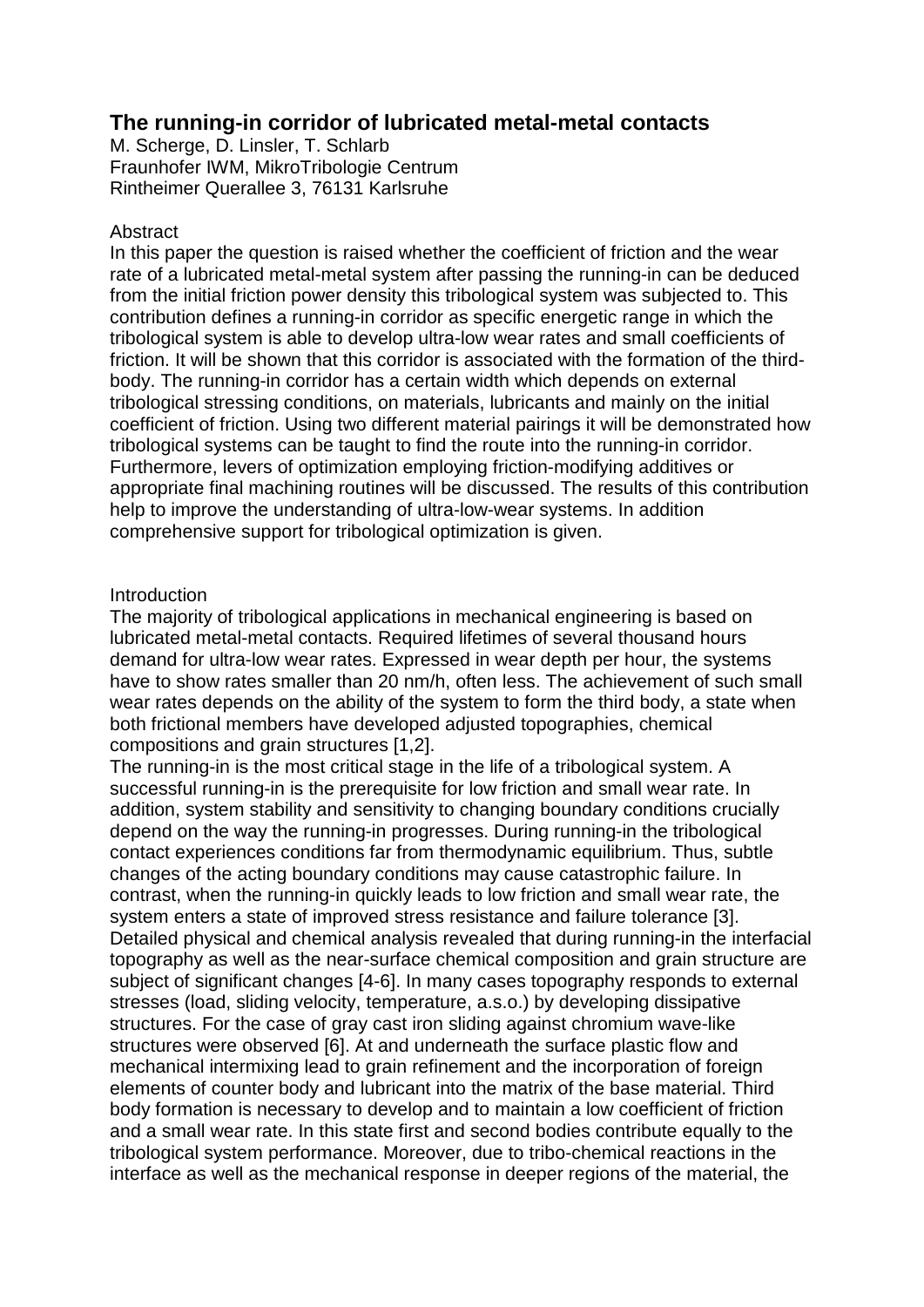third body conserves itself with respect to thickness, nanostructure and composition [7].

During the first minutes or hours of operation the friction coefficient and the wear behavior can pursue different routes. According to the external stressing level the system can either quickly develop low friction and wear rate (case I), maintain constant friction and wear rate (case II) or may run into catastrophic failure characterized by the exponential increase of friction and wear (case III). Obviously, for a tribological system like a journal bearing or a piston ring/liner assembly, case I is the most desired regime [8]. Case I may also be called a proper running-in. Since the tribo-chemical processes enabling third body formation require activation energy, the running-in strongly depends on the friction power density acting at the initiation of sliding. It is easy to see, that over-stressing will drive the system into a state of high wear and high friction (case III). However, under-stressing is harmful as well. In this case the system does not receive a sufficient amount of energy necessary to develop the third body and friction and wear remain high (case II). It has to be mentioned that high friction usually means coefficients of friction larger than 0.2 and high wear rates involve values larger than 100 nm/h. As a consequence, for every tribological system there must be an energetic corridor in which the third body can evolve. The corridor might be very wide for systems that are known to behave tribologically reliable such as chromium against cast iron. However, the corridor can also be narrow. This is the case, when similar materials are combined. In this contribution, results of own pin-on-tribometer measurements were analyzed with respect to the expected running-in corridor. Data originated from tests sliding a chromium-plated steel pin against a gray cast iron disk [9]. In addition, results were obtained from tribological tests with a steel pin against a disk made of an AlSi alloy. To pay attention to the initial state of the materials the AlSi disks were finished with two different turning procedures, one with a diamond tool and additional with a Wiper cutting tool applying a flat chamfer in cutting direction (Sandvik Coromant,

Düsseldorf, Germany).

# **Experiments**

The experiments were carried out with a pin-on-disk (POD) tribometer, as shown in Fig. 1.



Fig. 1: Schematic of pin on disk tribometer.

The experiments were performed using pins either made of chromium-plated steel or 100Cr6. Both types were band-finished and paired with disks of different materials, i.e. gray cast iron and an AlSi alloy as used for engine blocks. Table 1 shows the pairings and specifies the lubricant. The pin assembly consisted of a shaft holding a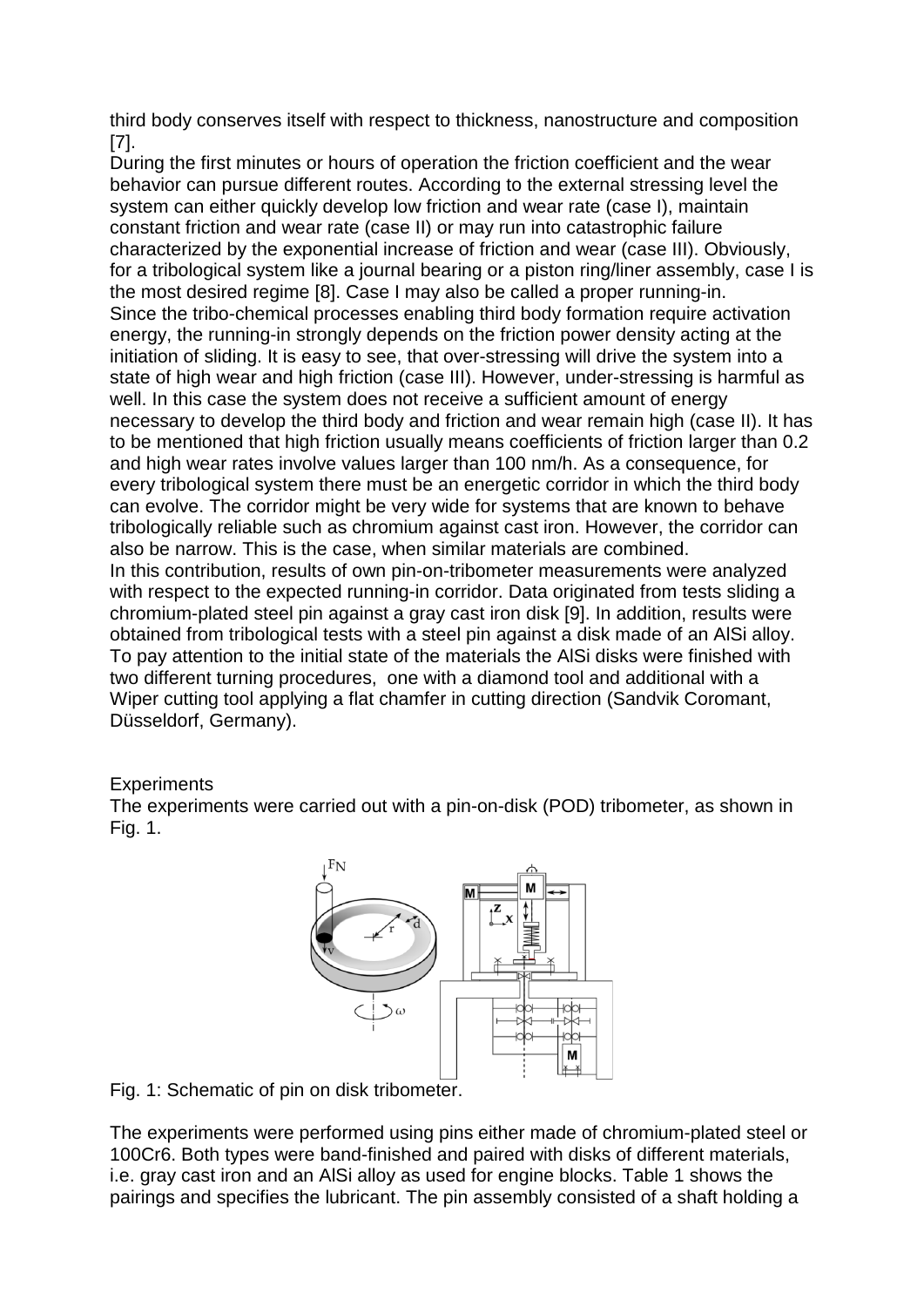tiltable hemisphere to realize a self-adjusting flat contact with the disk, see inset of Fig. 1. The sample, a circular tablet, was attached to the flat side of the hemisphere. With the tribometer normal forces up to 1,000 N can be applied, corresponding to contact pressures up to 140 MPa in relation to the pin area. The sliding velocities range between 0.1 m/s and 5 m/s.

| pin material<br>and diameter | disk material                                              | lubricant                                                  |
|------------------------------|------------------------------------------------------------|------------------------------------------------------------|
| $Cr, 3$ mm                   | gray cast iron (GG25)<br>-band-finished                    | <b>Fuchs Titan</b><br>5W30, Fuchs,<br>Mannheim,<br>Germany |
| 100Cr6, 5 mm                 | AISi (AISi9Cu3)<br>-precision finished<br>-cutting (Wiper) | Castrol Edge FST<br>5W30; Castrol,<br>Hamburg,<br>Germany  |

Table 1: Pin and disk materials and lubricants.

The tribometer was equipped with an oil circuit containing a heater. The oil temperature of the fully formulated engine oil ranged between 70ºC and 90ºC. To determine the wear behavior of the system the pins were marked radioactively to allow the use with a radionuclide wear measuring unit (RNT). RNT is based on counting gamma pulses emitted by wear debris leaving the tribological interface. After proper calibration wear rates as low as 1 nm/h can be resolved. Further details of RNT can be found in [3]. The shown RNT measurements were performed with a device of Zyklotron AG, Karlsruhe, Germany (AlSi) and IAVF, Karlsruhe, Germany (Gray Cast Iron).

In order to analyze the running-in behavior each friction test was performed with fixed values of sliding velocity, normal force and oil temperature. Friction and wear were recorded continuously, see Fig. 2.



Fig 2: Running-in of a tribological system. The circles specify initial and final coefficient of friction.

For each test the coefficients of friction of the first 100 revolutions were averaged to receive the initial coefficient of friction  $\mu_i$ . For the example above,  $\mu_i$  has a value of 0.08. In addition, the friction coefficients of the last 100 revolutions were averaged to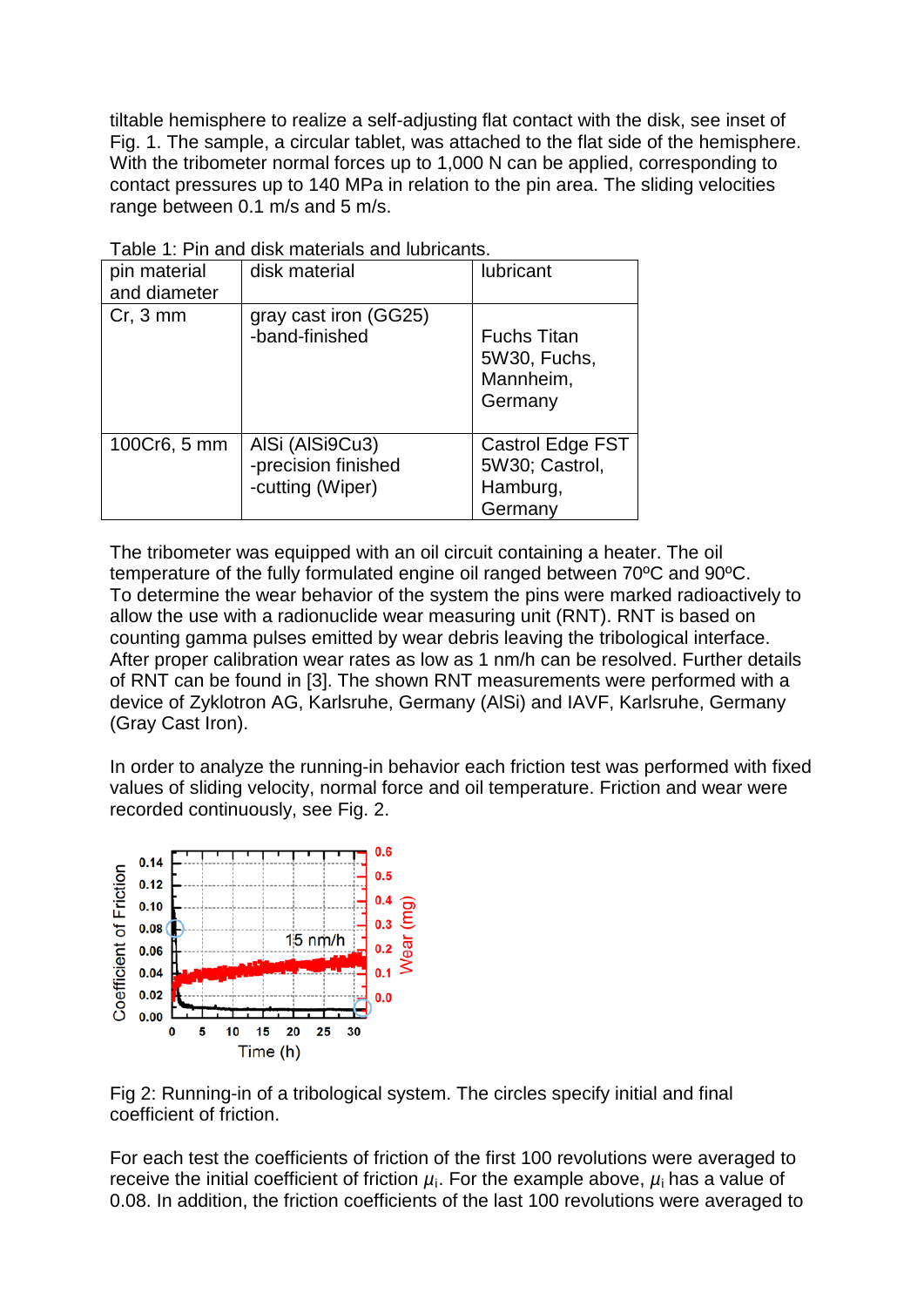obtain the final coefficient of friction, i.e.,  $\mu_f = 0.01$ . Using  $\mu_i$  the initial power density was calculated by:

$$
P_i = \frac{\mu_i v F_n}{A}, \qquad \text{Eq. 1}
$$

*v* is the sliding velocity,  $F_n$  is the normal force and A is the nominal area over which the power is dissipated. *A* was calculated by multiplying the diameter of the pin by the track length on the disk:

$$
A = 2\pi r d, \qquad \qquad \text{Eq. 2}
$$

*r* is the track radius on the disk and *d* is the diameter of the pin, see Fig. 1.

## **Results**

#### *Gray cast iron disk versus chromium pin*

Using the values of the experimental parameters and the results presented in [9], the final coefficients of friction were retrieved and the power densities were calculated. Figure 3 shows two representative experiments out of a series of 6 tests at a constant sliding velocity of 2.5 m/s. The first experiment was performed with a contact pressure of 15 MPa. In each following test, using new pin, new disk and fresh oil, the contact pressure was increased by 15 MPa. With increasing pressure the coefficients of friction exhibited a more pronounced running-in behavior, expressed by decreasing noise, faster transition to low values and lower final friction. The wear rates measured in [9] were very low. In the first experiment, wear increased linearly and reached about 120 nm after 68 hours, which corresponds to a wear rate of 1.8 nm/h. This value is already close to the limit of resolution. Therefore, for evaluating the running-in corridor only friction data are used. The additional increase of pressure beyond 90 MPa resulted in a system fail by galling characterized by high coefficient of friction and wear rate.



Fig. 3: Friction and wear data of chromium versus gray cast iron. Redrawn from [9].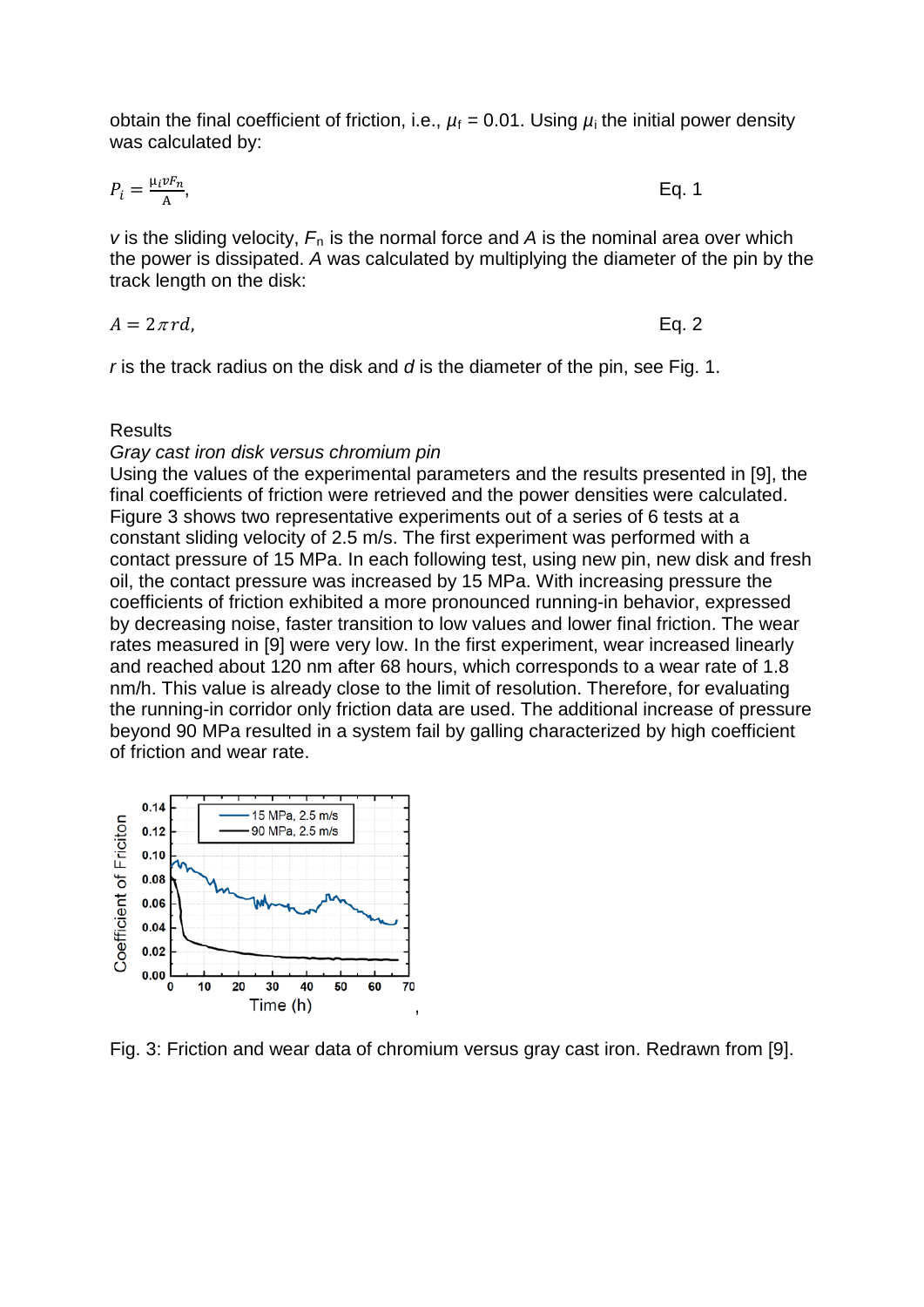

Fig. 4: Friction and wear data of steel versus AlSi (precision finished) [10]. *AlSi disk (precision finished) versus steel pin*

A second set of friction data (8 experiments) were received from tests with the AlSi alloy disk that was precision finished. The finishing generated a 500 to 700 nm thick submicrocrystalline near-surface microstructure. Two of the friction tests are shown in Fig. 4. Similar to the data obtained for cast iron the friction signal showed less scatter and a faster approach to lowest values for higher contact pressures. At 35 MPa minimum friction was detected. Higher contact pressures resulted in increased friction, pointing towards the existence of a running-in corridor. The data of both experiments are summarized in Tab. 2. Several repetitions proved the validity of data.

| Chromium/gray cast iron |                         | 100Cr6/AISi  |                         |
|-------------------------|-------------------------|--------------|-------------------------|
| $P'[W/mm^2]$            | $\mu_{final} \pm 0.005$ | $P'[W/mm^2]$ | $\mu_{final} \pm 0.005$ |
| 0.03                    | 0.05                    | 0.014        | 0.095                   |
| 0.06                    | 0.025                   | 0.017        | 0.064                   |
| 0.088                   | 0.2                     | 0.03         | 0.028                   |
| 0.12                    | 0.02                    | 0.033        | 0.029                   |
| 0.15                    | 0.025                   | 0.034        | 0.033                   |
| 0.18                    | 0.2                     | 0.048        | 0.057                   |
|                         |                         | 0.05         | 0.045                   |
|                         |                         | 0.076        | 0.074                   |

Table 2: Results of friction tests.

When all values of Tab. 2 were summarized in one diagram, the behavior shown in Fig. 5 was received.

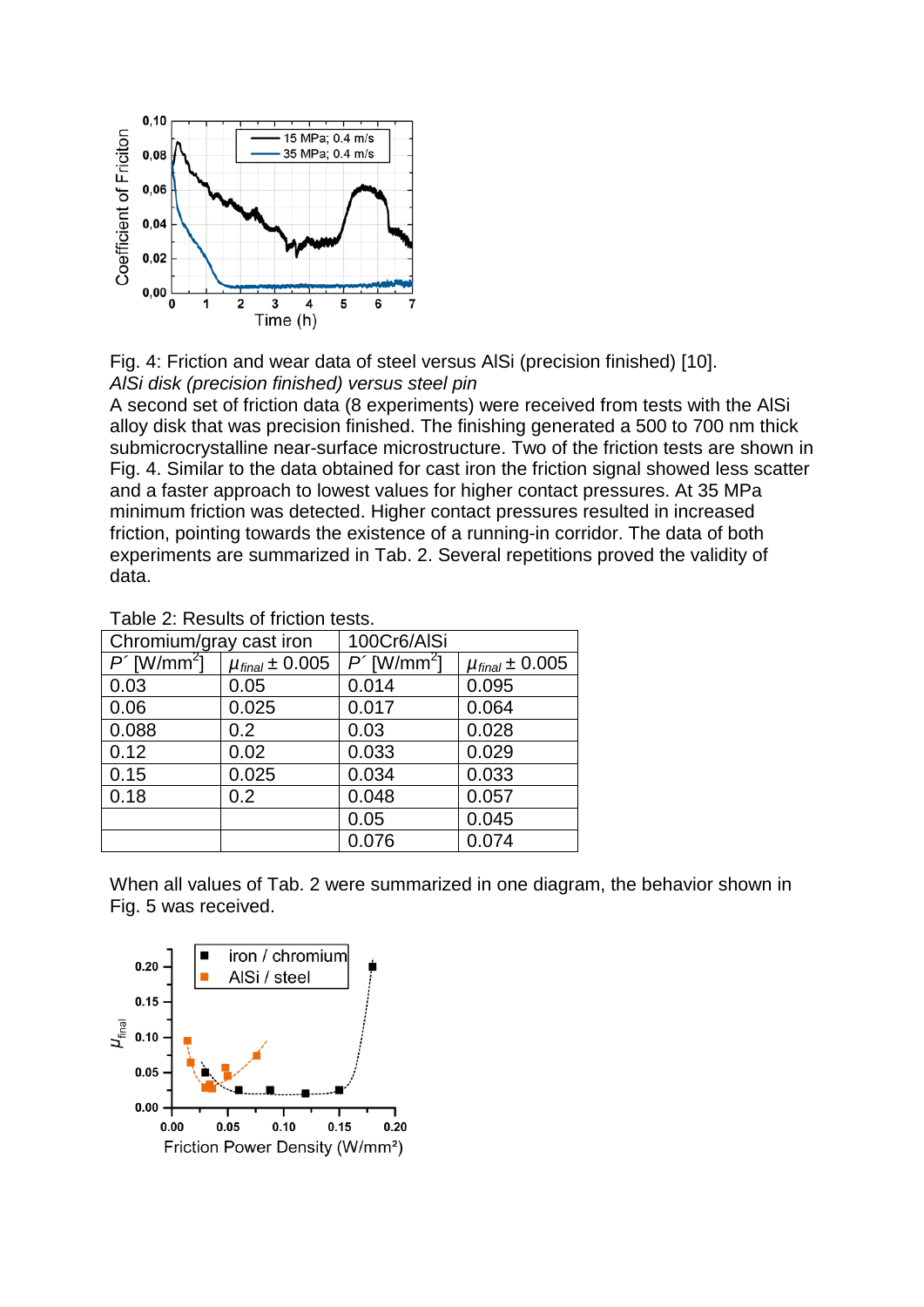Fig. 5: Final coefficient of friction as function of the initial friction power density. The dotted line is to guide the eye. Error bars are smaller than the symbols.

As evident from Fig. 5, both systems show a pronounced running corridor. The corridor of chromium versus cast iron is much wider than the one of steel versus AlSi. In addition, the AlSi corridor is shifted to lower power densities. The data show larger scatter at the left border of both corridors.

# *AlSi disk (Wiper cut) versus steel pin*

Finally, a second set of AlSi disks was prepared to consider different morphological conditions of the near-surface material. Whereas the precision finished disks showed a very shallow submicrocrystalline area, the disks prepared by cutting possessed a significantly thicker zone of about 9 µm. For details see [11]. The contact pressure was varied from 25 MPa to 45 MPa and the sliding velocity was either 0.8 m/s or 2 m/s. In total 5 different stressing levels were applied, see Fig. 6.



Time (h)<br>Fig. 6: Representative friction and wear data of steel versus AlSi. Left: 25 MPa at 0.8 m/s. Right: 45 MPa at 2 m/s [11].

The development of noise was similar to the other experiments. Higher contact pressures resulted in reduced data scatter.



Fig. 7: Coefficient of friction and wear rate as function of the initial friction power density.

Both friction and wear data can be approximated by a master curve, see Fig. 7. In terms of corridor location, a shift to higher power densities can be observed compared to the system with the precision finished disks. In terms of width the corridor is slightly wider.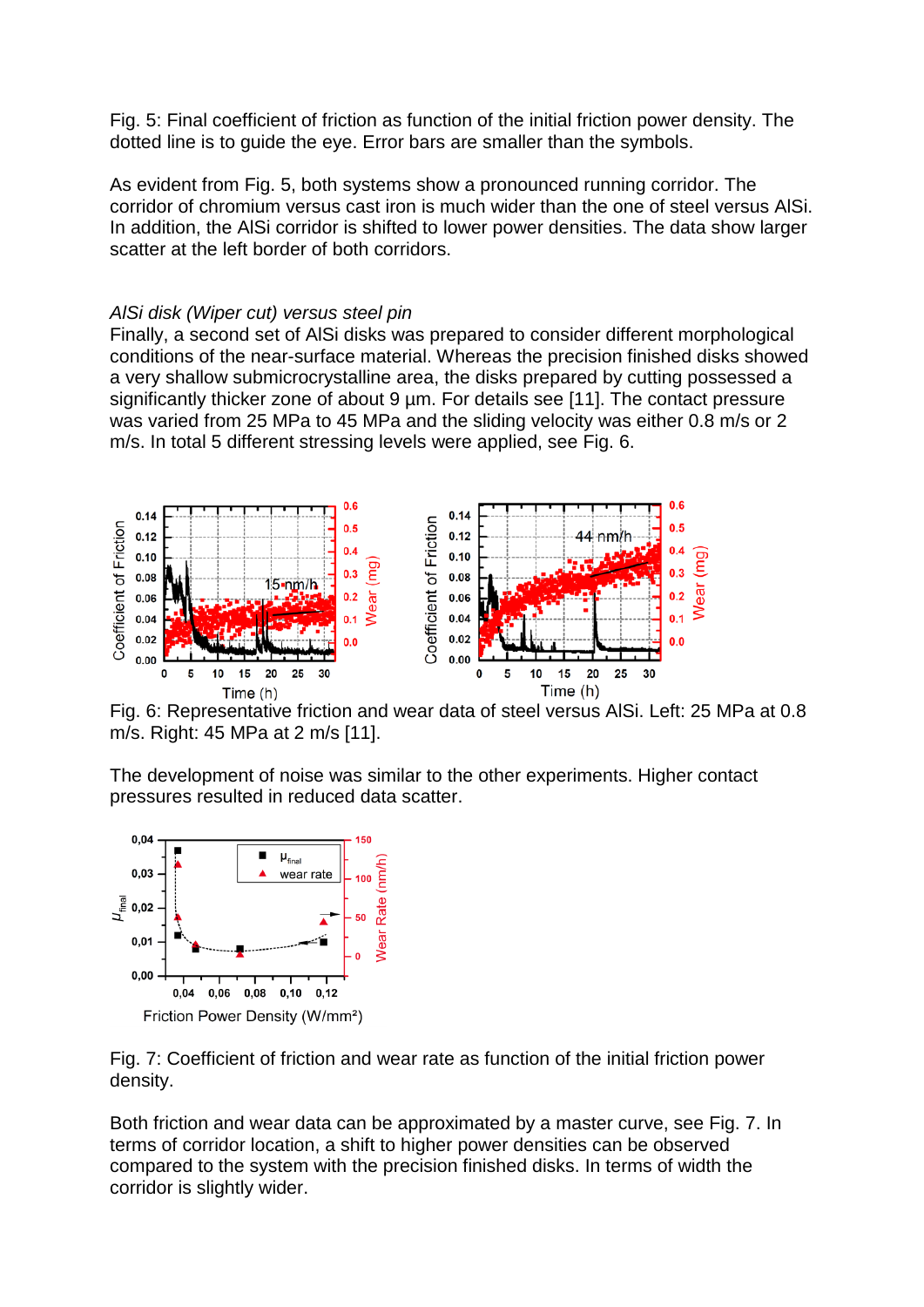## **Discussion**

#### *The running-in corridor*

Before entering the discussion of the running-in corridor, the question of repeatability of the friction and wear results has to be addressed. As for entities like hardness, yield stress or Youngs modulus friction and wear data a subject to fluctuations. The fluctuations are more intense the farther away the system is operated from optimum running-in conditions leading to lowest friction and ultra-low wear rates. It was shown by numerous experiments [12-14] that friction and wear curves behave extremely repeatable when the adequate energetic range for the running-in was found, provided that sample finishing and materials homogeneity did not introduce further deviations.

The results obtained for friction coefficient and wear rate indicate that a running-in corridor exists. It is obvious that the corridor has a width in accordance to the tribological experience with these materials. Systems with gray cast iron as one of the friction bodies are known to respond with great stability. These systems adjust to a wide range of boundary conditions. Other systems like AlSi vs steel are more difficult to handle. The running-in corridor is much narrower and shifted to lower initial friction power densities.

The results for friction and wear were combined in one diagram, see Fig. 7, showing that the overall behavior can be approximated by a single master curve. It seems that for many tribological systems a master curve can be generated. The width of the corridor is a function of the tribological stressing conditions, i.e., load, sliding velocity, temperature, finishing, a.s.o. In addition, the type of the materials and the lubricant impose a great impact. All corridors showed a larger data scatter at the left border. Whereas at the right hand side of the corridor the system is driven into catastrophic failure, at the left hand side the systems partly jump between high and low friction. In this range the system a highly sensitive to external changes – load, temperature, viscosity – and internal deviations such as changes in topography or structural changes due to finishing. These changes act on the friction power density and determine whether the system follows case I, II or III.

To bring some order into the discussion of the influences, an evaluation of the parameters based on Eq. 1 was introduced. The equation of the initial friction power density contains the coefficient of friction, the normal force and the sliding velocity in the enumerator. The area over which the energy is dissipated is located in the denominator. Thus, the initial friction power density can be varied over a wide range.

## *The role of the initial coefficient of friction*

The sequence of friction coefficients at the beginning of a mixed friction experiment is mainly influenced by the initial shear stress of both materials and the lubricant. These effects are reflected by the Stribeck curve expressing the coefficient of friction as function of viscosity  $\eta$ , sliding velocity and contact pressure  $p$ ;  $\mu = f(\eta v/p)$ . By changing the viscosity of the oil the coefficient of friction can be considerably lowered or increased. When it is not possible to change viscosity, the introduction of friction modifiers can help to reduce initial friction. Other additives like ZDDP are known to cause an initial increase of friction [15,16].

## *The role of normal force and sliding velocity*

Whereas normal force and sliding velocity can be treated as system input values, the coefficient of friction has to be considered the system output. Usually the input values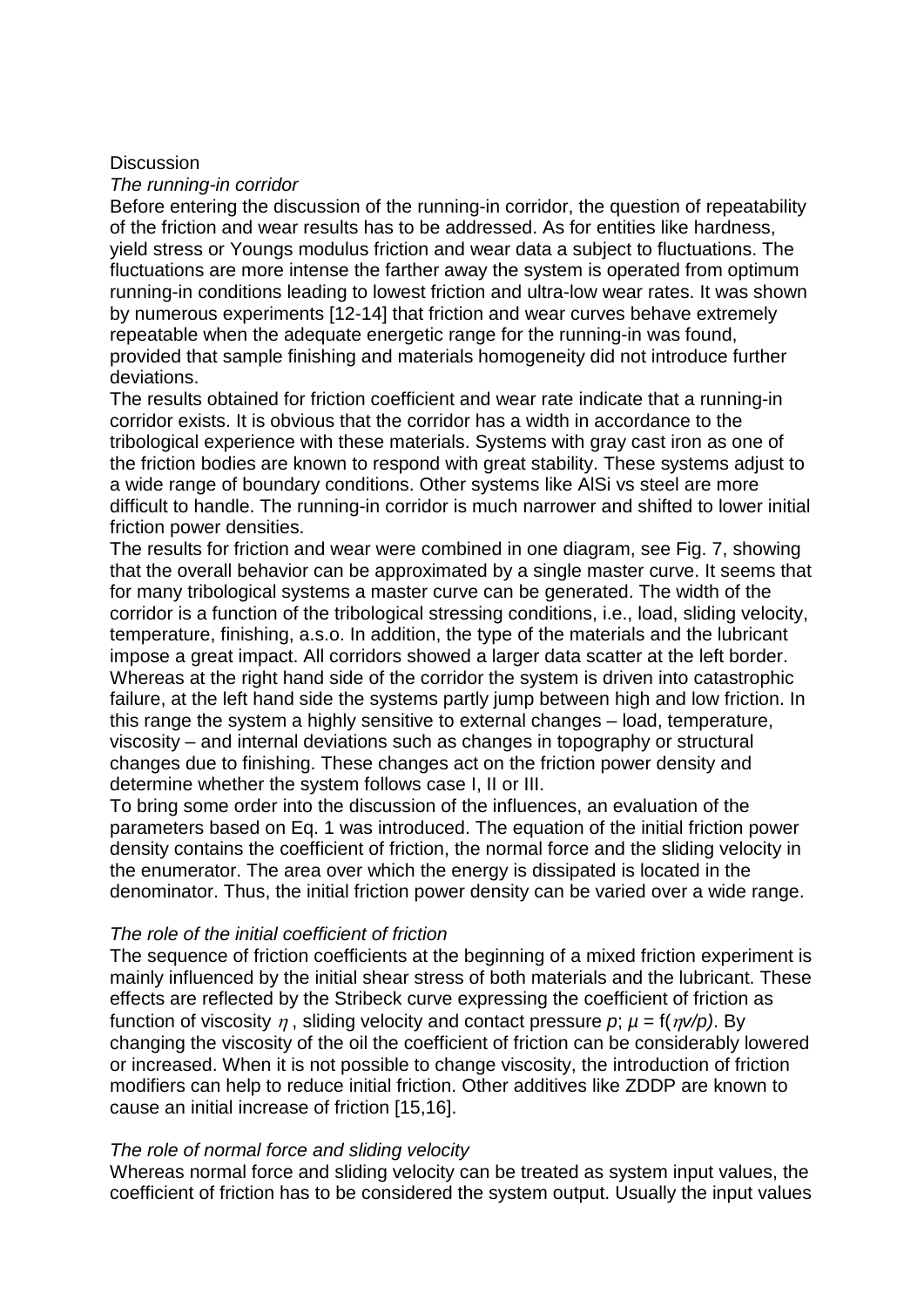cannot be changed by the tribologist, since they are pre-defined by construction or the scheme of operation. If, however, a variation is possible, as in the case of an engine in a test cell, then normal force and sliding velocity can be used to vary the initial friction power density. Although the increase of normal force and sliding velocity nominally increase the initial friction power density, the impact of each entity is not equal. The increase of normal force increases the contact pressure and by this the stress state in the near-surface volume. The response of the material with respect to plastic flow might be different. Variations in sliding velocity, however, yield a different result e.g. due to possible strain rate sensitivities of the materials. Since the formation of the third body is not an instantaneous process, the temporal behavior of tribological stressing has great influence.

The increase or decrease of normal force and/or sliding velocity not only change the friction power, but lead to a different *v/p* value in the Stribeck curve as well. Increased sliding velocity and decreased contact pressure shift *µ* to lower values and vice versa. When the sliding velocity becomes too large, the system is likely to switch from mixed lubrication to hydrodynamic lubrication. This transition is accompanied by a significant drop in friction, thus the friction power density becomes smaller.

## *The role of contact area*

In the experiments shown above the initial power of friction was divided by the area over which the power was dissipated. This was necessary to make different experiments comparable. However, this approach is premature since it ignores the fact that both friction bodies form a real area of contact which is a fraction of the geometric contact area. When the real area of contact is introduced to Eq. 1, runningin optimization is furnished with another large lever. By choosing different kinds of final machining the real contact area can be varied over a very wide range. For the AlSi disks two different kinds of surface finishing routines were applied. In addition to topography, the routines resulted in a different range of mechanical interaction, quantified by a different depth of the submicrocrystalline near-surface zone. It has to be mentioned that the chemical composition of the near-surface material was changed as well. However, this kind of complex interplay is subject of further investigations. The finishing with the Wiper cutting insert resulted in a wider running-in corridor shifted to higher values of the initial friction power density. This means that such a conditioning generated a tribological system that can be stressed more severely and responds with decreased sensitivity, i.e., is less prone to catastrophic failure in the range of chosen boundary conditions. Furthermore, the findings show that friction power should be related to the interacting volume instead of contact area. However, this approach is far from being applicable, since the basics describing tribologically interacting volumes do not exist.

## *Arguments for a well-aimed optimization of the running-in*

In this paragraph the question is answered how a tribological system can be brought into the running-in corridor to safely achieve low friction and small wear rate. Assuming that the system suffers from over-stressing, i.e. the initial friction power density is too high, then lowering normal force and/or sliding velocity would be the first choice. As a second approach, the addition of a friction modifier might provide another solution. The additive lowers the initial coefficient of friction and shifts the system into the corridor. The same result can be received by using a sliding lacquer. Finally, the contact area should be increased, which is possible for example by switching from a surface finish by e.g. turning to honing or lapping.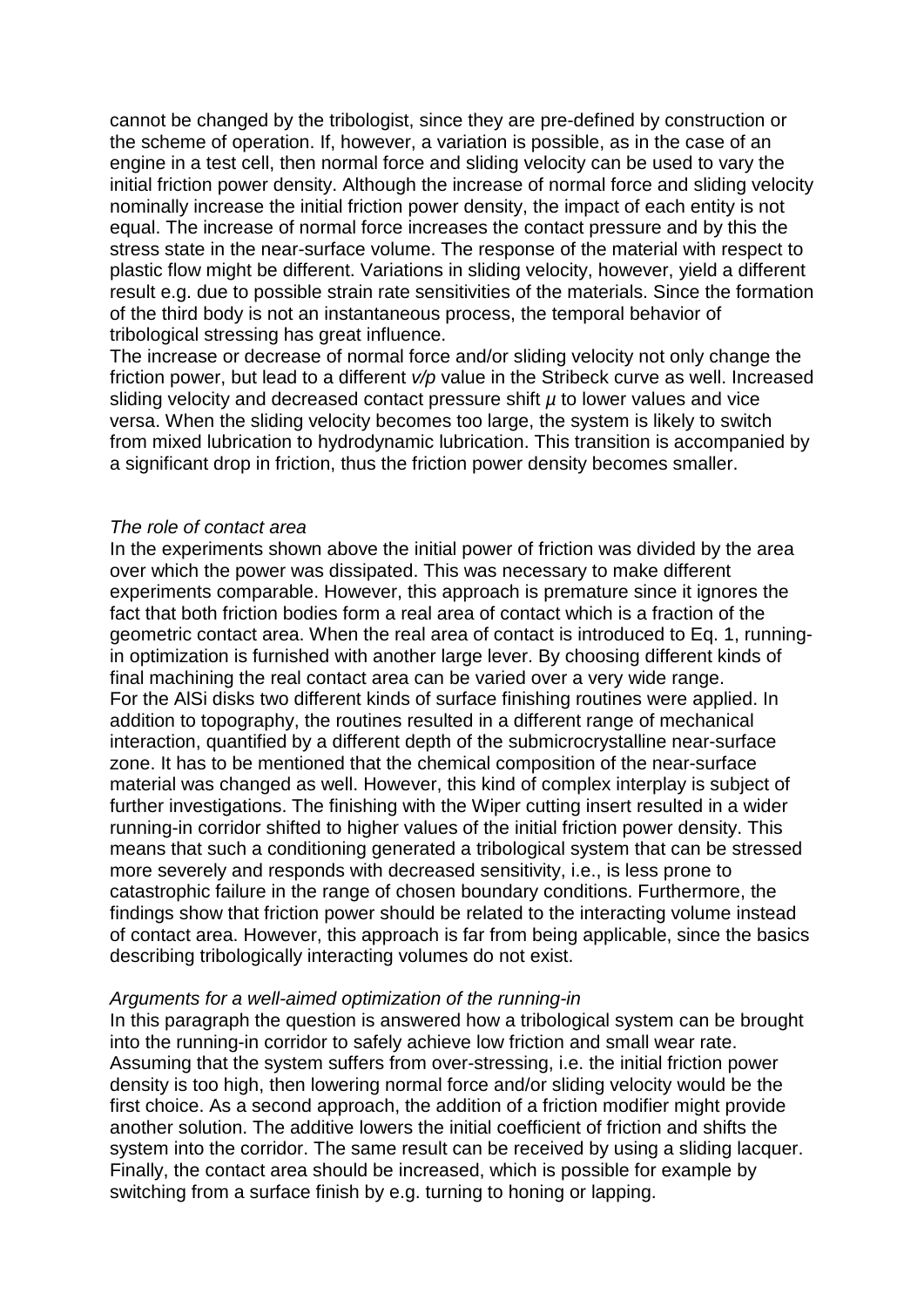When these measures are applied at the opposite end of the running-in corridor, i.e., the area of under-stressing, detrimental results will be obtained. For instance, the introduction of a friction modifier will then lower the initial coefficient of friction. Since the initial friction power density is already too low, this action will result in high friction and wear. At the left hand side of the running-in corridors actions like increased normal force, sliding velocity and coefficient of friction will lead to the desired results. With respect to final machining a rougher surface can evoke the shift into the corridor.

# **Conclusions**

The following conclusions can be drawn:

-the running-in process can be controlled by finding the appropriate energetic corridor that enables the system to enter the third-body regime

-the identification of the width of the running-in corridors provides the user with a valuable design tool

-the identification of the initial power density with respect to the energetic location of the running-in corridor allows to set the boundary conditions (oil viscosity, friction modifier, a.s.o.) correctly

# References

- [1] M. Godet, Third-bodies in tribology, Wear 136(1990)29, pp. 29–45.
- [2] M. Godet, The third-body approach: A mechanical view of wear Wear 100(1984), 1–3, Pages 437–452.
- [3] M Scherge, K Pöhlmann, A Gervé, Wear measurement using radionuclidetechnique (RNT), Wear 254(2003)9, pp. 801-817.
- [4] H.-J. Kim, A. Emge, R.E. Winter, P.T. Keightley, W.-K. Kim, M.L. Falk, D.A. Rigney, Nanostructures generated by explosively driven friction: Experiments and molecular dynamics simulations, Acta Materialia, 57(2009)17, pp. 5270- 5282.
- [5] D. Shakhvorostov, K. Pöhlmann, M. Scherge, Structure and mechanical properties of tribologically induced nanolayers, Wear 260(2006)4–5, pp. 433- 437.
- [6] M. Scherge, D. Shakhvorostov, K. Pöhlmann, Fundamental wear mechanism of metals, Wear 255(2003)1–6, pp. 395-400.
- [7] D. Shakhvorostov, B. Gleising, R. Büscher, W. Dudzinski, A. Fischer, M. Scherge, Microstructure of tribologically induced nanolayers produced at ultralow wear rates, Wear 263(2007)7–12, pp. 1259-1265.
- [8] A.D. Sakar, Friction and Wear, Academic Press, New York, NY, 1980.
- [9] D. Shakhvorostov, K. Pöhlmann, M. Scherge, Zum Einlaufverhalten geschmierter metallischer Kontakte, GfT Jahrestagung 2003.
- [10] P. Stoyanov, D. Linsler, T. Schlarb, M. Scherge, R. Schwaiger, Dependence of tribofilm characteristics on the running-in behavior of aluminum-silicon alloys. Dependence of tribofilm characteristics on the running-in behavior of aluminum–silicon alloys, Journal of Materials Science (2015) 50, pp. 5524– 5532

DOI 10.1007/s10853-015-9099-5